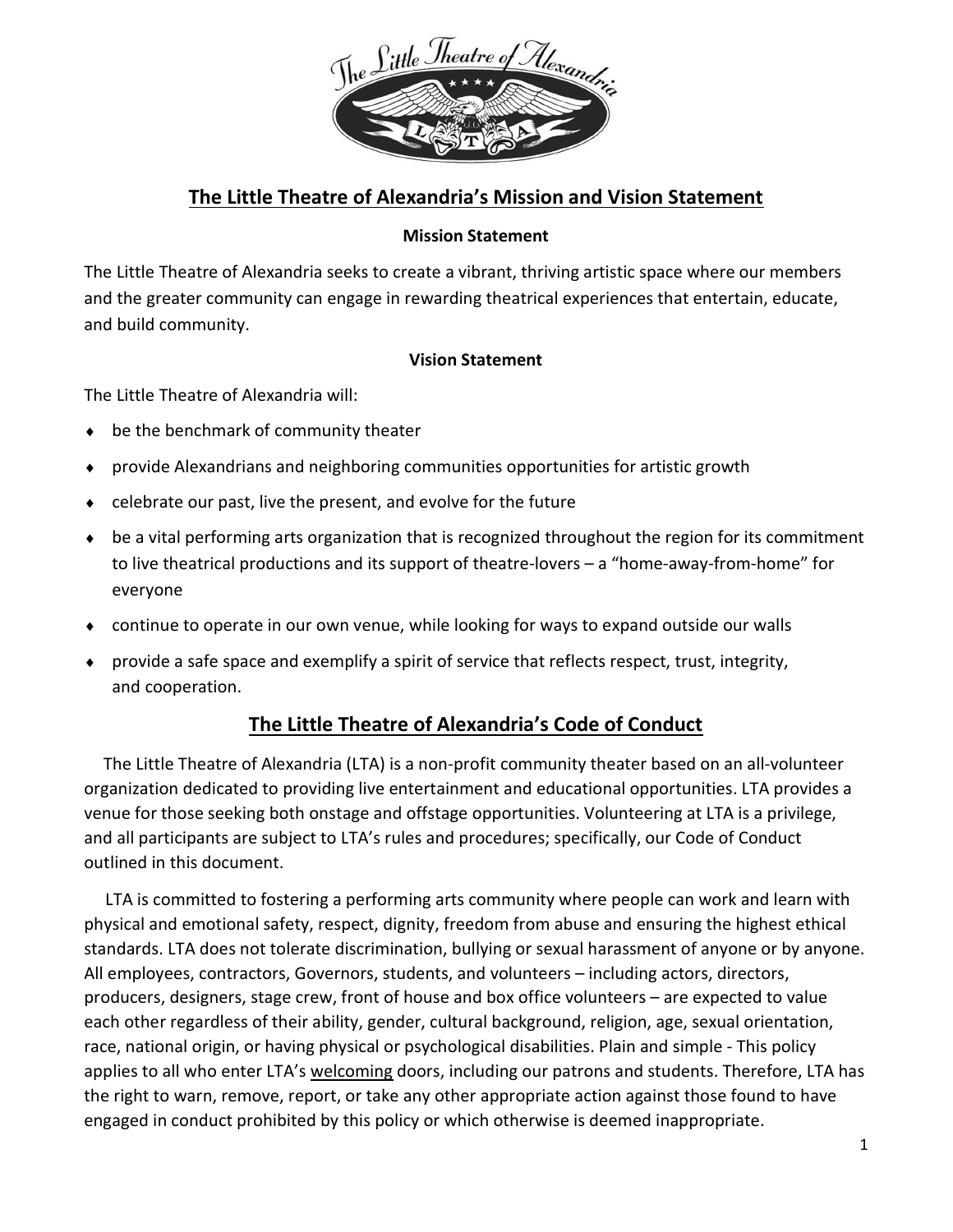# The Little Theatre of Alexandria's Code of Conduct

### A Note for Our Patrons

 Our dedicated Office staff and wonderful volunteers at the Box Office and Front of House devote their time to make it possible for our patrons to safely experience our community theatre productions. If you have any questions about our theatre, a show, tickets, parking, public transportation, local dining, and more, we are here to help. We only ask that you be patient, polite, and respectful on the phone and in person, comply with our safety procedures, and enjoy your time at LTA. We are all here because we love theatre, and we want the only drama of the day to be the one performed on the stage.

This policy prohibits but is certainly not limited to categories outlined below:

**Discrimination** is unfair treatment based on characteristics such as race, gender, age, sexual orientation, religious creed, color, national origin, or ancestry, physical or mental disability, medical condition, marital, status, domestic partner status, and veteran or military status. Giving or withholding benefits such as casting will not be tolerated.

Note: We as a theatre do recognize there are social and artistic obligations to specific casting appropriate to specific scripts.

Bullying is extreme rudeness, insulting, belittling, threatening (actual or threatened violence), humiliation, physical and/or emotional intimidation, or use of offensive language.

Note: Possession of dangerous, unauthorized, or illegal materials such as explosives, real firearms, weapons, drugs, or other similar items are prohibited on LTA premises.

Sexual Harassment is unwelcomed sexual advances or touching; displaying sexually explicit objects or messages; commenting on someone's looks (dress, sexuality, or gender) in a derogatory manner; making comments, jokes, or gestures that humiliate or offend someone; requests for sexual favors or making benefits contingent on sexual contact; lewd conduct or statements, by which a reasonable person would be offended, intimidated or humiliated; or any behavior that would interfere with the enjoyment of the volunteer experience.

Note: LTA may involve stories in which characters interact in abusive or intimate ways. Directors and performers are expected to go slow; check in verbally; ask permission; remain professional as these scenes are rehearsed to ensure all participants remain comfortable and safe. Combat scenes should be staged by a trained fight choreographer, and involved intimate scenes, by an Intimacy Choreographer. Experienced directors may be approved by the Safety Committee to stage such events.

Misuse of Authority is any person who could be seen as a person of power/control such as a producer, director, teacher, or board governor leveraging his/her position to improperly influence someone he/she supervises, oversees, teaches, or directs.

Retaliation against anyone making a complaint, and knowingly *making a false complaint* under this policy are also prohibited.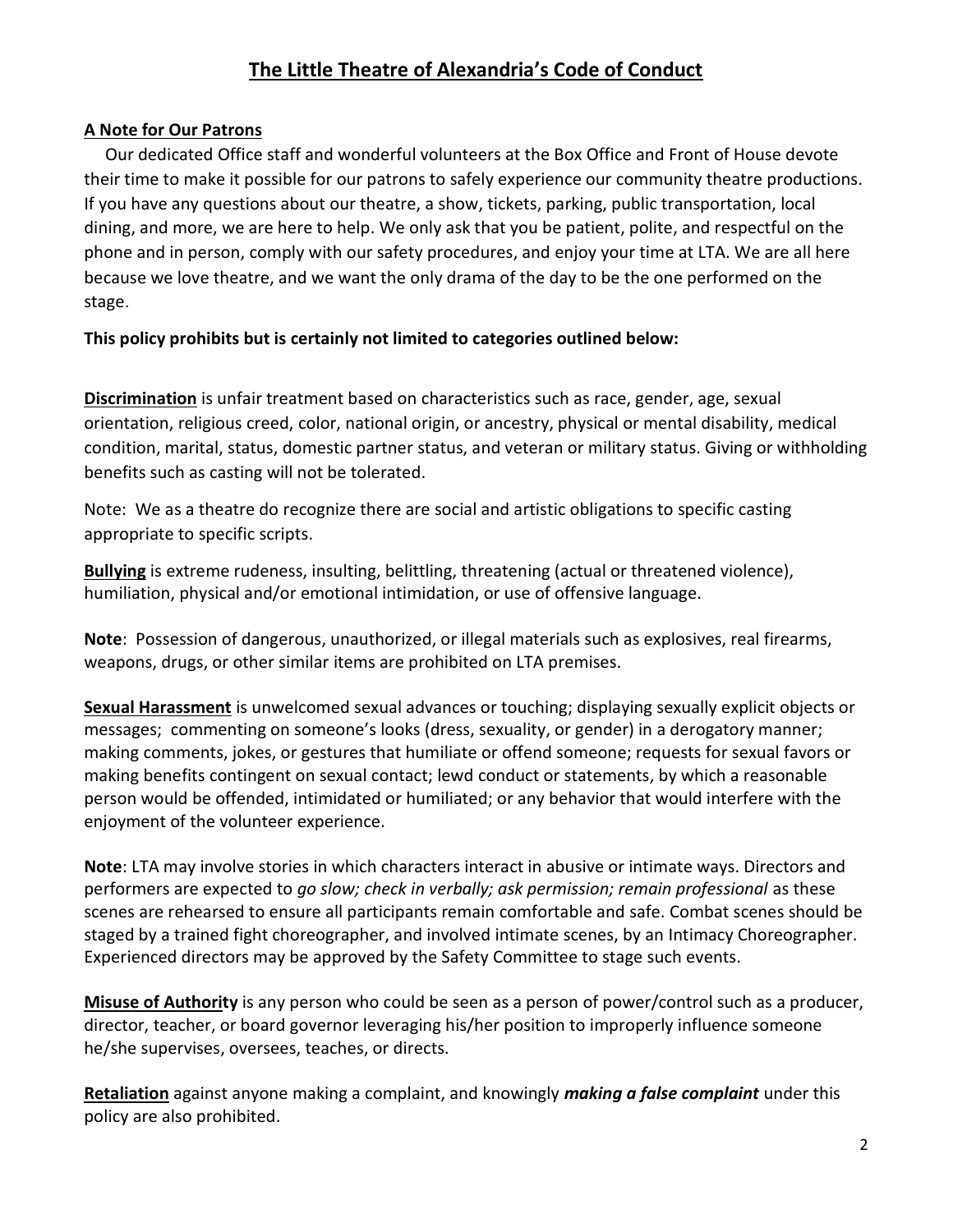# The Little Theatre of Alexandria's Code of Conduct

### Complaint Process

LTA encourages immediate reporting of any incidents of alleged abusive behaviors inconsistent with the policy outlined above, so that they may be quickly and fairly resolved.

Anyone who is the target or witness of such abuse should make a complaint directly to the Safety Committee.

The Safety Committee, assigned to the President, is made up of a Chair, the President, Board Members and concerned members of the theatre.

When a complaint is made to a Committee Member, the Committee will decide appropriate next steps which could include a Committee Member making reasonable inquiries regarding the specific issue. The LTA Safety Committee is committed to undertaking prompt, thorough, objective, and good faith investigations of any complaints. In handling a complaint, the Committee member will maintain confidentiality for all parties to the extent practical, but we cannot guarantee to process purely anonymous complaints.

The Safety Committee will then meet to render appropriate arbitration or decide the need for Board Involvement. This removes any bias from one person towards the accused as well as ensuring consistent resolution for similar offenses. The Committee can decide if the President can render resolution or if the issue must go to the Board. If it has been agreed the issue should be included on the BOG agenda, and the President fails to do so, the Chair should request Board time.

Informal Approach – If the abused feels comfortable going directly to the producer for action the producer may discuss the issue with the accused and attempt to broker a resolution. However, the producer must share the incident with the committee in case there are repeat offenses for future discipline. If the accuser does not feel the issue has been addressed, the accuser may go directly to the Safety Committee.

Formal Approach - Failing a suitable resolution the incident must be elevated to the Safety Committee for appropriate resolution.

#### Levels of Resolution

- a) Imposing a warning, receiving adequate assurance that the abuse will not recur.
- b) Suspending the rights, privileges, and benefits for a specific period of time.
- c) Terminating membership and eliminating responsibilities and/or privileges of the offending individual.
- d) Notify surrounding theatre(s) that they may have an offender of egregious behavior on their cast and or crew.

#### **Minors**

LTA takes its responsibility to protect minors participating in its productions and programs very seriously and will report abuse of minors by adults to legal authorities as required by law. Romantic or